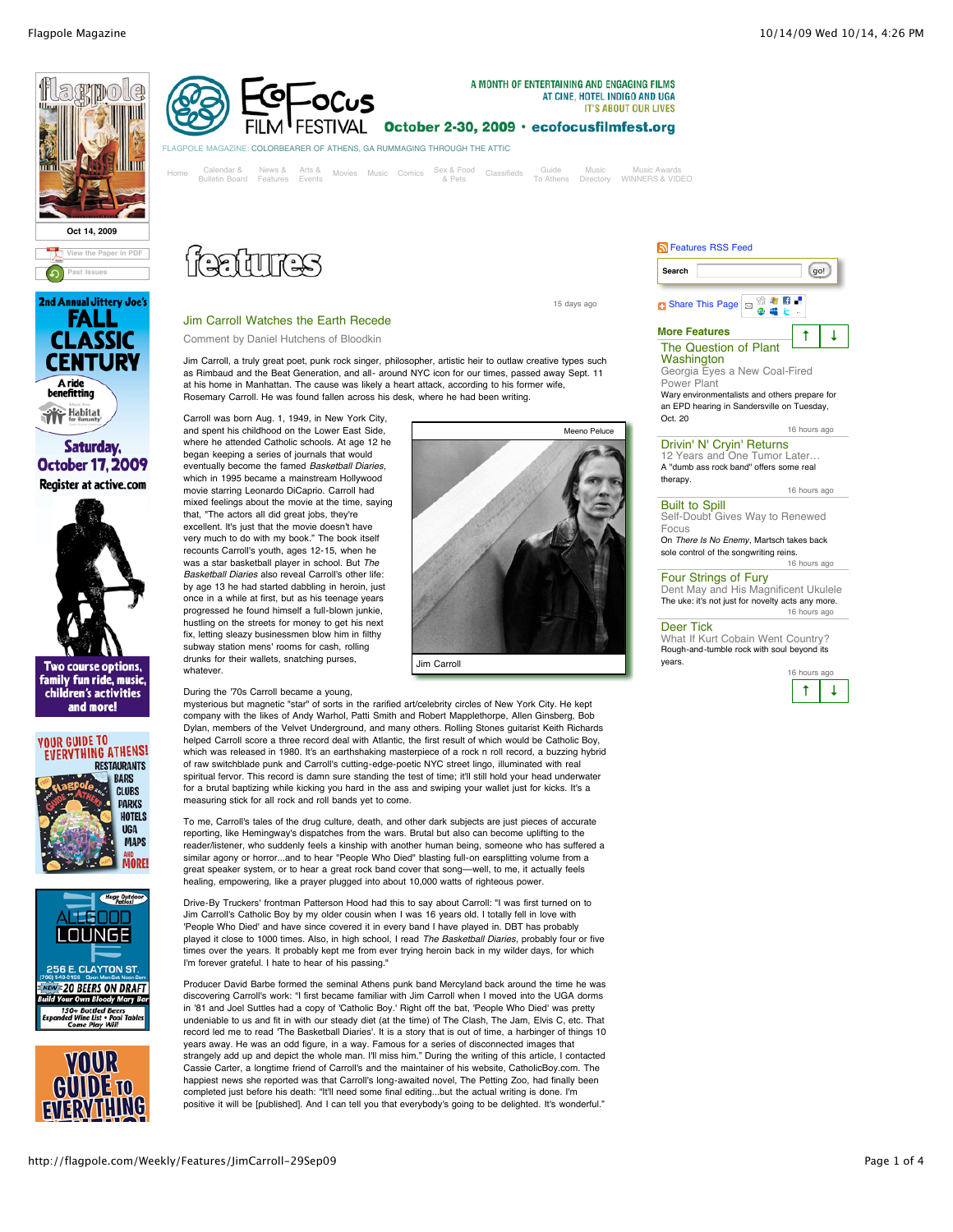



[Show All Ads](http://flagpole.com/Ads/Weekly/)

### **Daniel Hutchens**

Daniel Hutchens has lived in Athens and played in the band Bloodkin for the past 23 years.

Following is the complete transcription of a telephone interview between Daniel Hutchens and Cassie Carter, Jim Carroll's longtime friend and maintainer of his website, CatholicBoy.com. The interview was conducted *September 14, 2009.*

**Daniel Hutchens**: Once again, thank you so much for responding to me.

**Cassie Carter**: Sure, sure.

DH: In the middle of all this. And just, to let you know, um, I'm not a professional journalist or anything. I'm a musician. And I've lived and worked here in Athens, GA for the last 23 years. But I do occasionally write a magazine article, you know, freelance.

**CC**: Right.

**DH**: But when I heard the news, I called *Flagpole* magazine, which is kind of the arts and music publication in Athens. And it's actually pretty cool.

**CC**: Yeah it is, I think I mentioned in my email to you, my second email, they did a really nice, two article series [about Carroll], it was around '96 or something, I really liked it, but I think it got lost, back in those days I was linking straight to them, and then they just vaporized.

**DH**: Yeah, that's the thing, especially stuff that's older, I can't find it in their archives online. But if I go down there and talk to somebody...

**CC**: Yeah, because you're working with them, maybe you could ask them about it because I'd really like to have it...anyway, that's not why you called.

**DH**: But I will definitely do that and see if I can find them...Now, obviously I don't know you personally, but if I understand correctly, you knew Jim Carroll quite a long time.

**CC**: I started out, I was a scholar, I published a bibliography about him in 1990, and wrote my master's thesis about him, and I built the website obviously, and published a couple of other articles. But, you know, in the past ten years, we've gotten to know each other and became friends. And really especially we were working pretty closely this summer, helping him get his stuff organized. So I was talking to him at least every week, and seeing him every other week at least.

**DH**: When you say helping him get his stuff organized...

**CC**: He had just moved, and, you know, there was just a bunch of stuff. He was trying to finish his book, and edit a big mess of notes and that sort of thing, so I was just helping him with that stuff.

DH: Cool. That's actually one big question that I have for you, and obviously if there's anything that you feel uncomfortable talking about, then I assume you won't (laughs). But I'm just really curious about that book. [Carroll had been working on a novel, tentatively titled The Petting Zoo, for many years, and rumors of its publication swirled through the press occasionally.] I've just heard so many stories for years.

**CC**: The book that has been looming for 20 years you mean? (laughs)

**DH**: Yes!

**CC**: Yeah, that's what he was working on.

**DH**: How far along is that book, do you know?

**CC**: Well, basically, it's funny, because basically the whole thing is written. And he's been working on line edits. And that was, he had all these notes from, just like line edits from the publisher at Penguin, and going through and making sure those were all done, and then he'd done some other stuff that had to be removed or consolidated, that's what he was working on.

**DH**: Just editing type stuff.

**CC**: Yeah, I mean it's all written but, really it was just line editing and shuffling some pieces around, and he had pulled a bunch of things out that were gonna go back in, last week that was what he was working on, the pieces that had been pulled out, he was putting back in. And um, but, you know, from what I've seen I believe the thing can be published. It'll need some final editing just to make sure everything is all together, but the actual writing is done.

**DH**: Do you think that it will be published?

**CC**: Yes, I'm positive it will be.

**DH**: That's great. And you are involved in that process?

**CC**: I hope so, yeah.

**DH**: Yeah. That's really great.

**CC**: Yeah, um, I spoke to Rosemary [Carroll's former wife] about that, and I should be but, we're gonna have to, obviously we'll have to talk to the publisher and see exactly how that's gonna work.

DH: Sure.

**CC**: Yeah, I don't want to step on anybody's toes.

**DH**: It's kind of a tender situation I quess.

**CC**: Yeah.

DH: But, man, I know I would love to see it, and so would so many people, I'm sure.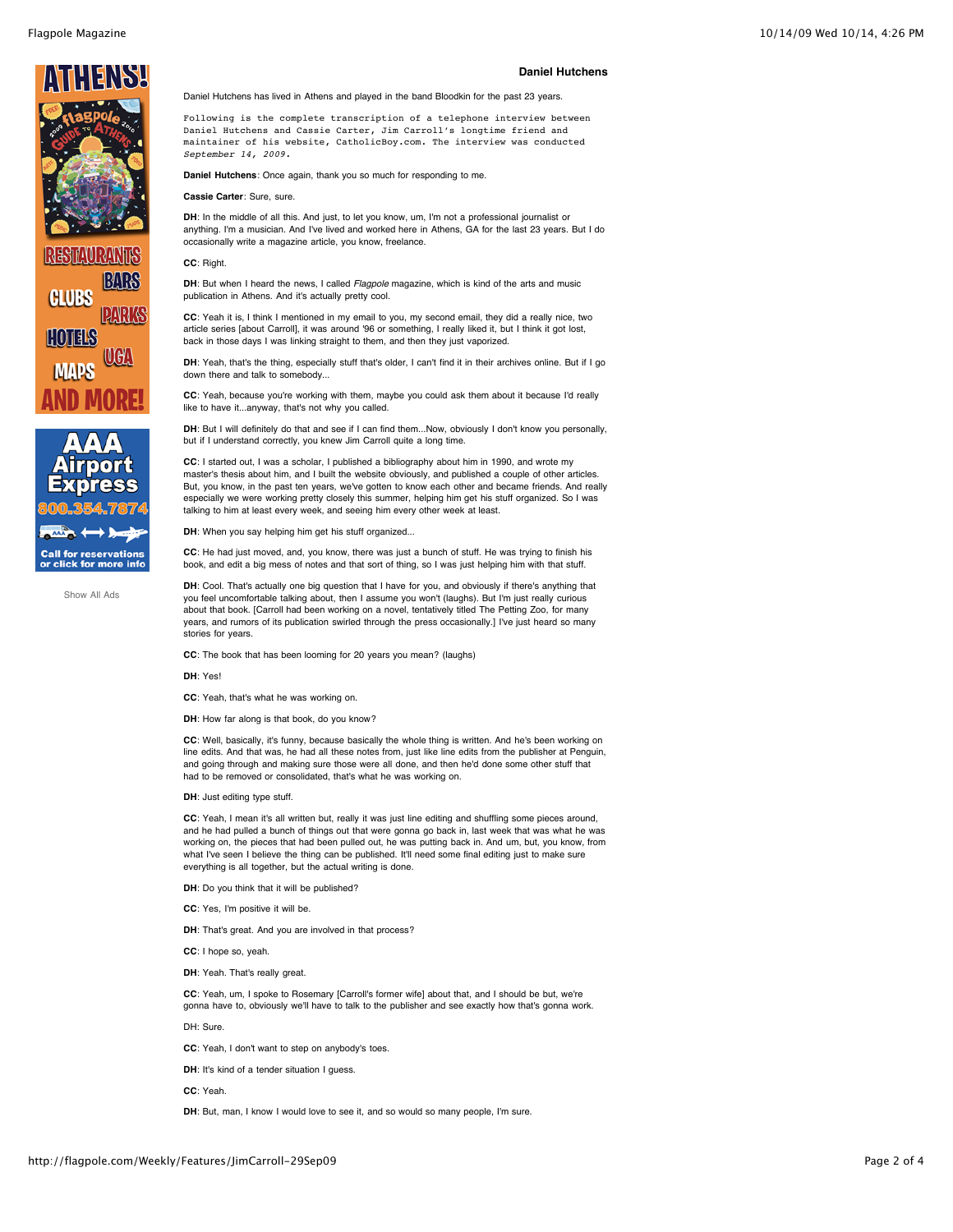**CC**: Yeah, oh yes, and I can tell you that everybody's going to be delighted. It's wonderful.

**DH**: Well, that doesn't surprise me.

**CC**: Yeah. And, you know, he's talked a lot about this book, so people that have been following him will already have a pretty good idea what it's about, but you know, it's in the details. That's always it with Jim. *The Basketball Diaries* is not a great book because of the story, it's a great book because of the writing, and the way that it's written.

**DH**: And, that surely is a great book though. In its own crazy way.

**CC**: Yes. (laughs)

DH: He affected so many people's lives. It's kind of amazing.

**CC**: It really is. I mean, just the emails I've been getting the past couple of days, and you know, people just talk about how he influenced them and affected them, people saying, you know, "I was in high school and playing around with drugs, and then I read *The Basketball Diaries* and that was it"...or...(laughs)...people that were already screwed up, and that book helped them turn their lives around. You know, people that have become artists, poets, or musicians, whatever, people who have followed that dream of being an artist because of that inspiration...for me, that's the most wonderful thing at a sad time, is to read these positive stories, you know.

DH: Yeah, absolutely. And there are people out there with criticisms of his work, that it was promoting drug abuse, which is craziness...

**CC**: Well, I would like to see them actually point to where it says that (laughs)...because it doesn't.

DH: Exactly. I was talking earlier today with a friend of mine, Patterson Hood, who's in the band Drive-By Truckers.

**CC**: Oh yeah, they cover "People Who Died"!

**DH**: They do it a lot. And he told me that, when he was young, he read and he said that was probably the only reason he didn't start doing heroin at a wild time in his life.

#### **CC**: That's great.

DH: I did personally mess around with drugs at a certain time in my life, but that was my own problem, and nobody could have stopped me from doing it. And it was always refreshing to run across somebody like Jim Carroll, who would talk about the drug experience, and just simply tell the truth. His writing was not glamorizing drugs at all...I mean, the first couple times you do something, it *is* fun, it *does* feel good, that's why people do it. And when people lie about that, you know, it destroys trust, kids don't believe anything else you have to say about it.

**CC**: Yeah, that was one thing that Jim always said, as far as the "Just Say No" campaigns, that was the problem, it comes off as lying because you don't say that.

DH: Yeah. So anyway...Jim Carroll's writing was always more of a positive force to me, uplifting. When did you first actually meet him?

**CC**: Um, I think it was about '89 or something the first time...it was funny 'cause I was working on the bibliography, and, I was in San Diego at the time, and I had contacted Rosemary, Jim's ex-wife and now lawyer—poor Rosemary, she's just a wreck right now, you can imagine, she's handling all this stuff, and I feel so sorry for her––but anyway, back then, she just arranged for me to talk with Jim. And I showed up there, I just wanted to ask some questions for the bibliography and everything. He was reading at the Spirit Club in San Diego, and I kind of waited in line while he was talking to people and signing things for people. And I go back there, and one of the questions I had for him was about *Organic Trains*—his first book. And he whipped out a copy and he handed it to me. "Here, this is for you." That says a lot about him.

### **DH**: That's pretty cool.

**CC**: Yeah. We talked for awhile, and I ended up giving him a ride back to his motel, and we sat in the car and talked for about an hour...and it was the first time I met him, and it was really delightful. I pretty much stayed in touch with him after that. In '96 I singlehandedly organized this massive reading––I was in Bowling Green, working on my Ph.D. at the time––and I organized a reading with Jim there, and God, it was the biggest turnout of any event ever at Bowling Green––and I spent two days with him then. Then later I moved to New York, and eventually started the website. And he'd give me stuff to put on there, you know, I'd take pictures of his t shirts, he had a collection of his old band t shirts that were like yellow with age (laughs)...and I laid 'em out on the floor of the apartment and took pictures of them. And he'd give me copies of the translations, stuff like that.

**DH**: Was he a computer guy himself?

**CC**: Yeah, he had a Mac laptop.

**DH**: Is that what he wrote on?

**CC**: Yeah.

**DH**: What was his health like the last couple years of his life?

- **CC**: Honestly, he hadn't been feeling well at all.
- **DH**: That's kind of what I had gathered.

**CC**: Yeah, he'd been going to the doctor and trying to find out what was wrong, and the usual...I don't know what the state of our health care in this country is...

**DH**: Not great.

CC: Yeah, you know, he went to the doctors and they'd just go, "You're fine. It's all those drugs you did in the past, it's catching up with you." But you know...at least run a damn test! But I have no idea, we don't know exactly what happened, because the autopsy results aren't back. Pretty sure it was a